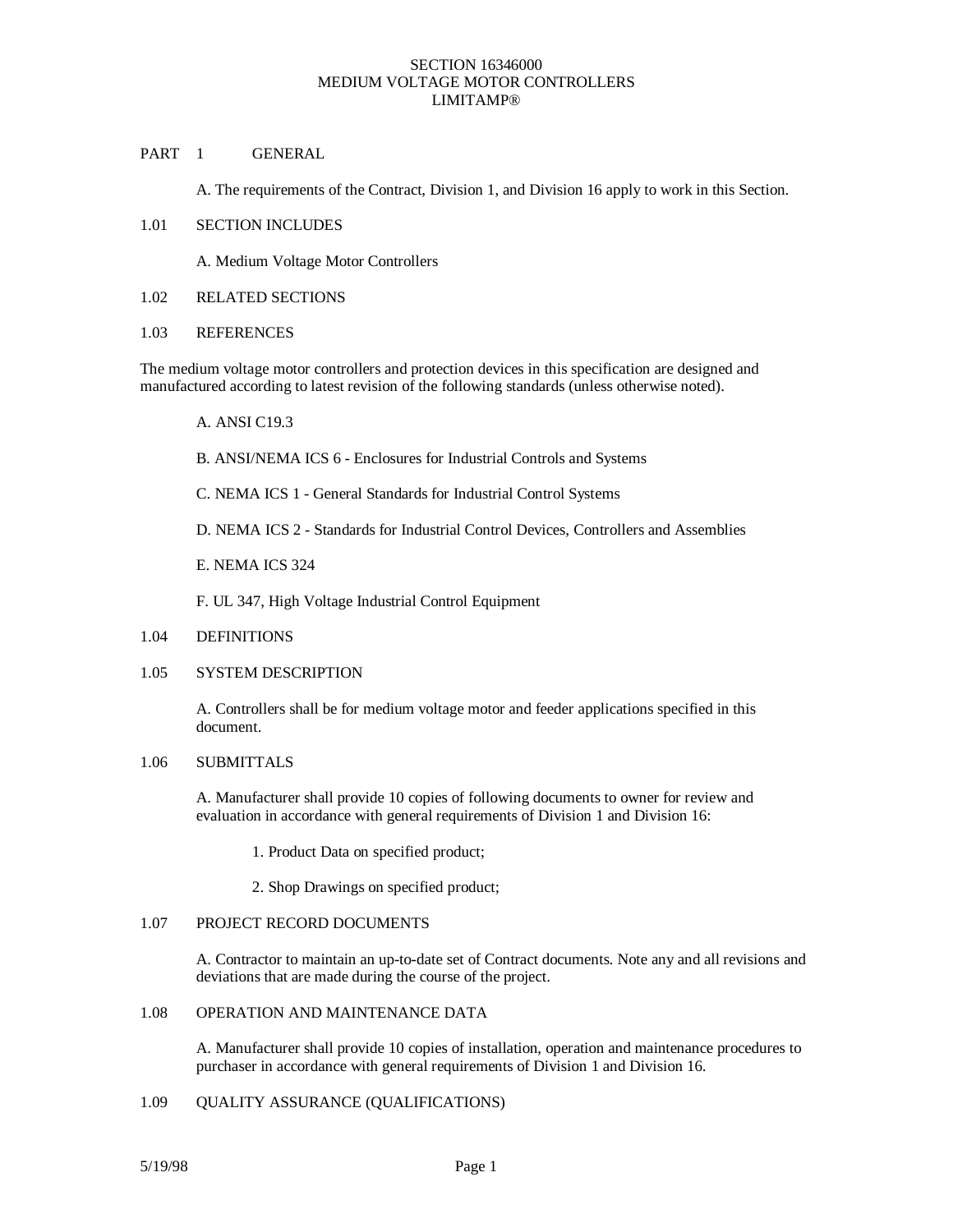A. Manufacturer shall have specialized in the manufacture and assembly of medium voltage motor controllers for 10 years.

B. Medium voltage motor controllers shall be listed and/or classified by Underwriters Laboratories in accordance with standards listed in Article 1.03 of this specification.

| 1.10 | REGULATORY REQUIREMENTS | N/A |
|------|-------------------------|-----|
|------|-------------------------|-----|

| <b>MOCK-UPS (FIELD SAMPLES)</b><br>1.11 | N/A |
|-----------------------------------------|-----|
|-----------------------------------------|-----|

# 1.12 DELIVERY, STORAGE, AND HANDLING

A. The installer shall store, protect, and handle products in accordance with recommended practices listed in manufacturer's Installation and Maintenance Manuals.

B. Deliver each shipping split mounted on shipping skids and wrapped for protection.

C. Installer shall inspect and report concealed damage to carrier within specified time.

D. Installer shall store motor controller in a clean, dry space. Maintain factory protection or cover with heavy canvas or plastic to keep out dirt, water, construction debris, and traffic. (Heat enclosures to prevent condensation.)

E. Installer shall handle motor controller in accordance with NEMA 50.1 and manufacturer's written instructions to avoid damaging equipment, installed devices, and finish. Lift only by installed lifting eyes.

# 1.13 PROJECT CONDITIONS (SITE ENVIRONMENTAL CONDITIONS)

A. Follow (standards) service conditions before, during and after motor controller installation.

B. Medium voltage motor controllers shall be located in well-ventilated areas, free from excess humidity, dust and dirt and away from hazardous materials. Ambient temperature of area will be between zero and plus 40 degrees C. Indoor locations shall be protected to prevent moisture from entering enclosure.

# 1.14 SEQUENCING AND SCHEDULING

#### 1.15 WARRANTY

A. Manufacturer warrants equipment to be free from defects in materials and workmanship for 1 year from date of installation or 18 months from date of purchase, whichever occurs first.

# 1.16 MAINTENANCE SERVICE N/A

1.17 EXTRA MATERIALS

### 1.18 FIELD MEASUREMENTS

A. The Installer shall make all necessary field measurements to verify that equipment shall fit in allocated space in full compliance with minimum required clearances specified in National Electrical Code.

PART 2 PRODUCTS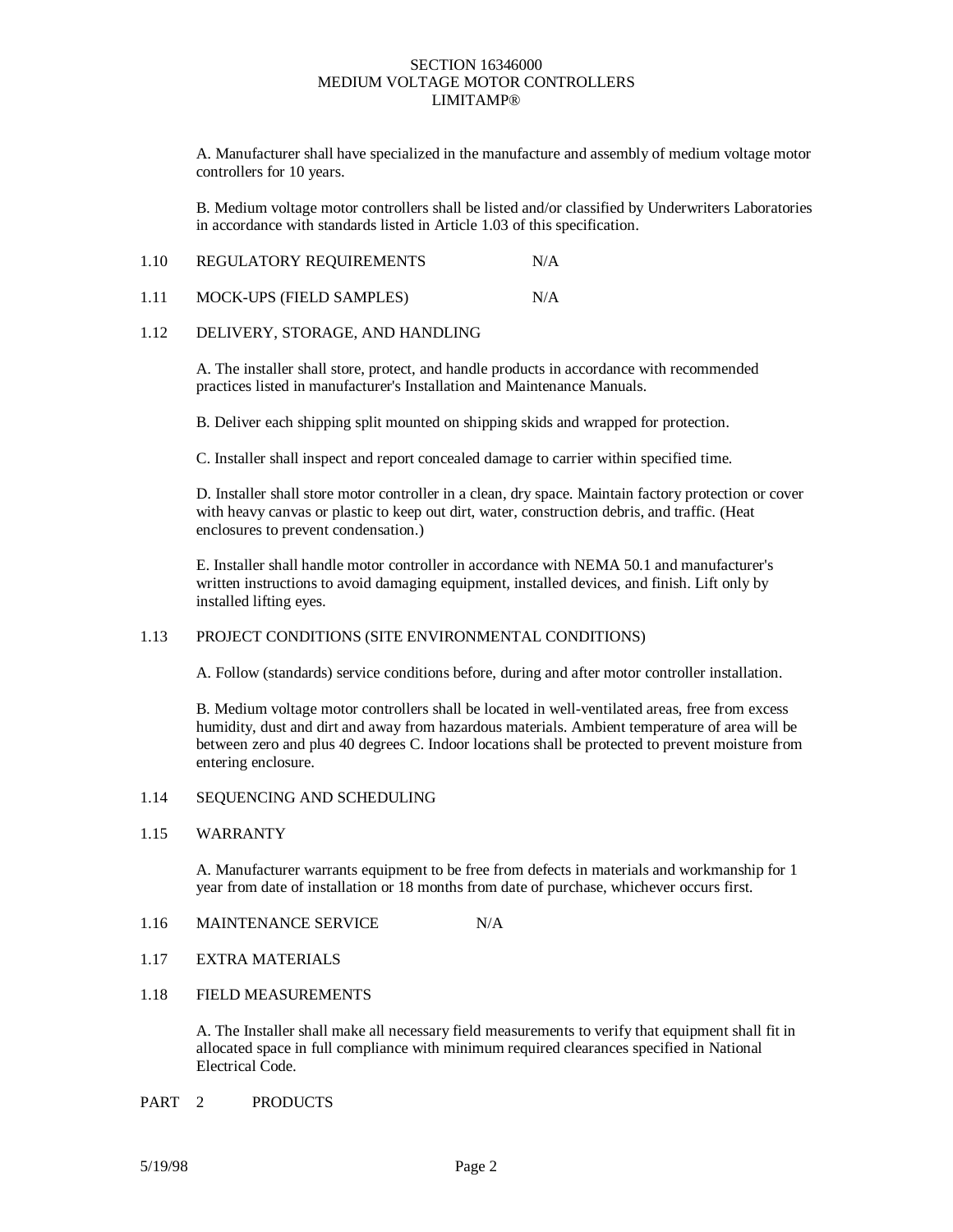### 2.01 MANUFACTURER

A. General Electric Company products have been used as the basis for design. Other manufacturers' products of equivalent quality, dimensions and operating features may be acceptable, at the Engineer's discretion, if they comply with all requirements specified or indicated in these Contract documents.

#### 2.02 SYSTEMS

A. Furnish [the required quantity] GE Type Limitamp® motor controllers (or previously approved equal) as indicated in drawings.

# 2.03 EQUIPMENT

Refer to Drawings for: actual layout and location of equipment and components; current ratings of devices, bus bars, and components; voltage ratings of devices, components and assemblies; and other required details.

- A. Controllers shall be NEMA Class E2 high-voltage with ratings as indicated in drawings.
- B. Enclosures shall be NEMA Type 1, gasketed.
- C. Enclosures shall be 90 inches high, 22 to 48 inches wide, and 30 inches deep.
- D. For personnel safety, enclosure(s) shall have:
	- 1. low-voltage control compartment with separate door;
	- 2. high voltage compartment with separate interlocked door;
	- 3. ac bus compartment with protective barriers;
	- 4. cable entrance compartment.
- E. Load terminations shall be arranged for cable connections as indicated.

F. An incoming line section shall be provided for the connection of the incoming power cables. The cables shall enter at the [{top}{bottom}]. This section may be used for the mounting of potential transformers, current transformers, and other devices that might be required.

G. Motor cables shall exit the enclosure at the  $[\{top\}]$  and  $[\{bottom\}]$ . Cables shall be separated from high and low voltage compartments by barriers.

H. Controller(s) shall be in a  $[{1}]{2}$ ] - high line-up of NEMA type 1 gasketed enclosure(s) with 3-phase horizontal ac power bus rated as indicated in drawings.

I. Bus bars shall be full sized and rated as indicated in drawings. Bus shall be arranged for future extension. Bus bars shall be copper.

#### 2.04 CONTROLLERS

A. General

1. For overload protection, one digital multifunction motor protection relay shall be provided for each starter. Provide three phase current transformers and one ground sensor current to provide input to the relay.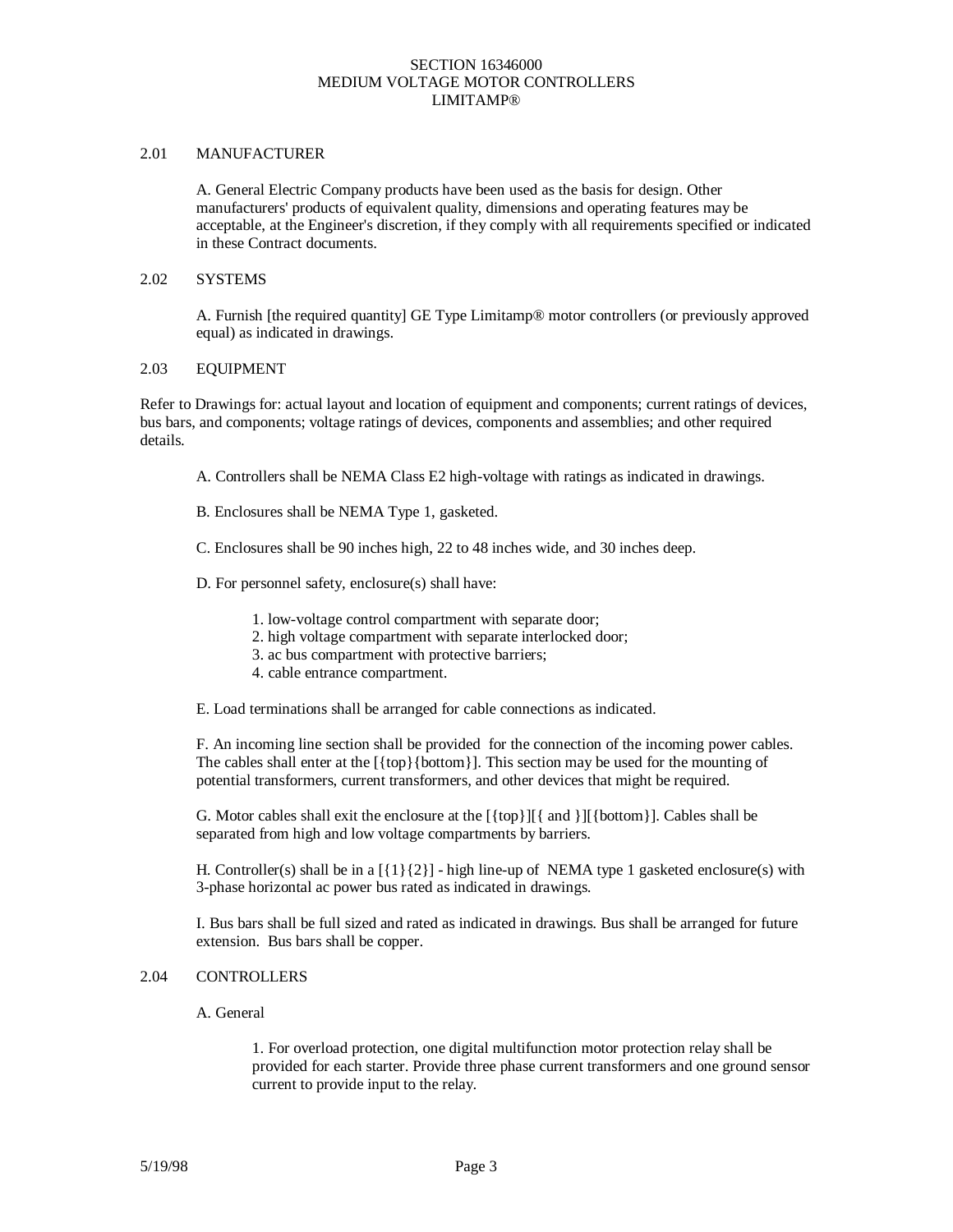2. Control power at 120 volts shall be provided from a control power transformer in each controller. The transformer shall be protected by current-limiting fuses.

3. Controls shall provide undervoltage release when maintained contact switch is used. Provide a [{start-stop push-button}{H-O-A switch}] mounted on the controller door.

4. Each controller shall be protected against single-phasing due to blown fuses and shall have blown fuse indication. Blown fuse indicator shall be mounted on controller door.

5. Controllers shall be stationary or drawout mounted with vacuum break contactors.

6. Motor starter types shall be as shown on the drawings and shall be of the following types:

- a. Full Voltage Non-Reversing (FVNR).
- b. Reduced Voltage Non-Reversing Autotransformer (RVNR-AT)
- c. Reduced Voltage Non-Reversing Primary Reactor (RVNR-PR)
- d. Wound Rotor Non-Reversing
- e. Synchronous Non-Reversing
- f. Full Voltage Reversing

B. Limitamp® Vacuum Break Controls (or approved equal), Full Voltage Non-Reversing (FVNR) motor controllers shall have the following features:

1. Controller(s) shall be fused type with current-limiting power fuses that provide an interrupting rating as indicated in drawings.

2. Controllers shall use three pole vacuum contactor(s) rated as indicated in drawings.

3. Power bus shall be braced for 80 KA RMS asymmetrical or 50 KA RMS symmetrical. Power bus shall be copper, fully rated and arranged for future extension.

4. Contactor(s) shall be  $[$ {stationary}{drawout}]. The contactor coil shall be removable without removing contactor from its mounts. Vacuum interrupter wear checks shall not require removal of the contactor. The contactor fuses shall be capable of being removed without any disassembly of the contactor. No special tools shall be required to remove the fuses. The contactor shall be capable of one million load operations and two million mechanical operations.

5. The contactor shall be isolated by a non-load-break quick-make quick-break isolation switch operated by an externally mounted handle. The isolation switch shall open the control power transformer secondary before opening the main circuit. Mechanical interlocks shall be provided to prevent:

- a. Inadvertent operation of isolation switch under load;
- b. Opening high voltage compartment door when isolation switch is ON;
- c. Closing isolation switch with high voltage compartment door open;
- d. Operating contactor with isolation switch in intermediate position;
- e. Closing line contactor with door open.
- 6. Controllers rated 400 amperes up to 7.2 KV and 800 amperes up to 5 KV shall be rated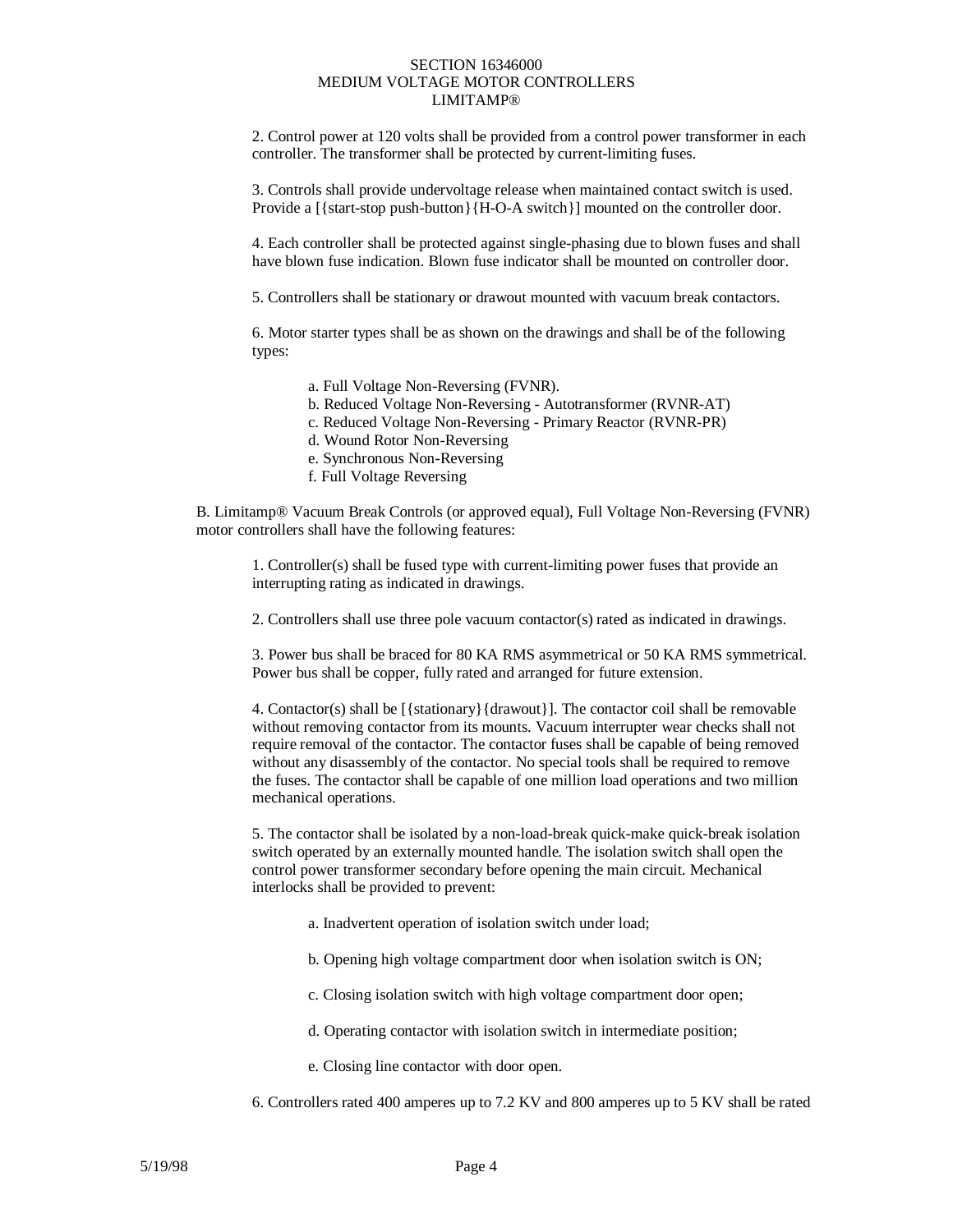60 KV Basic Impulse Level (BIL). Control power transformer and autotransformer shall be rated 25 KV BIL.

7. In addition to the FVNR starter requirements, full voltage reversing controllers shall be provided with:

- a. 2 three pole vacuum contactors for reversing.
- b. 1 forward-reverse-stop push button.

8. In addition to the FVNR starter requirements, reduced voltage non-reversing primary reactor starters shall be provided with:

- a. 1 three pole contactor used as a run contactor.
- b. 1 auxiliary enclosure for the starting reactor with 50, 65, and 80 percent taps.
- c. 1 definite time transfer relay.

9. In addition to the FVNR starter requirements, reduced voltage non-reversing autotransformer closed transition starters shall be provided with:

- a. 1 three pole contactor used as a run contactor
- b. 1 auxiliary enclosure with a three pole vacuum neutral contactor and one autotransformer with 50, 65, and 80 percent taps.
- c. 1 definite time transfer relay.

10. In addition to the FVNR starter requirements, non-reversing wound rotor starters shall be provided with:

> a. 1 - secondary enclosure containing one set of intermediate accelerating contactors, one final accelerating contactor, and one set of definite time accelerating relays.

b. 1 - resistor enclosure with one set of starting duty resistors, NEMA class 135.

11. In addition to the FVNR starter requirements, brush-type synchronous motor starters shall be provided with:

a. 1 - field application and discharge contactor

b. 1 - digital electronic synchronizing device for field application, load-angle field removal and squirrel-cage protection with built-in digital power factor and line amps and field amps readout

c. 1 - field starting and discharge resistor.

12. In addition to the FVNR starter requirements, brushless synchronous motor starters shall be provided with:

- a. 1 brushless exciter field supply (7 amps maximum)
- b. 1 variable autotransformer for exciter field supply

c. 1 - digital electronic synchronizing device for field application, load-angle field removal and squirrel-cage protection with built-in digital power factor and line amps and field amps readout

#### <{13. Options:}

{a. Latched contactors shall be provided where indicated on the drawings.}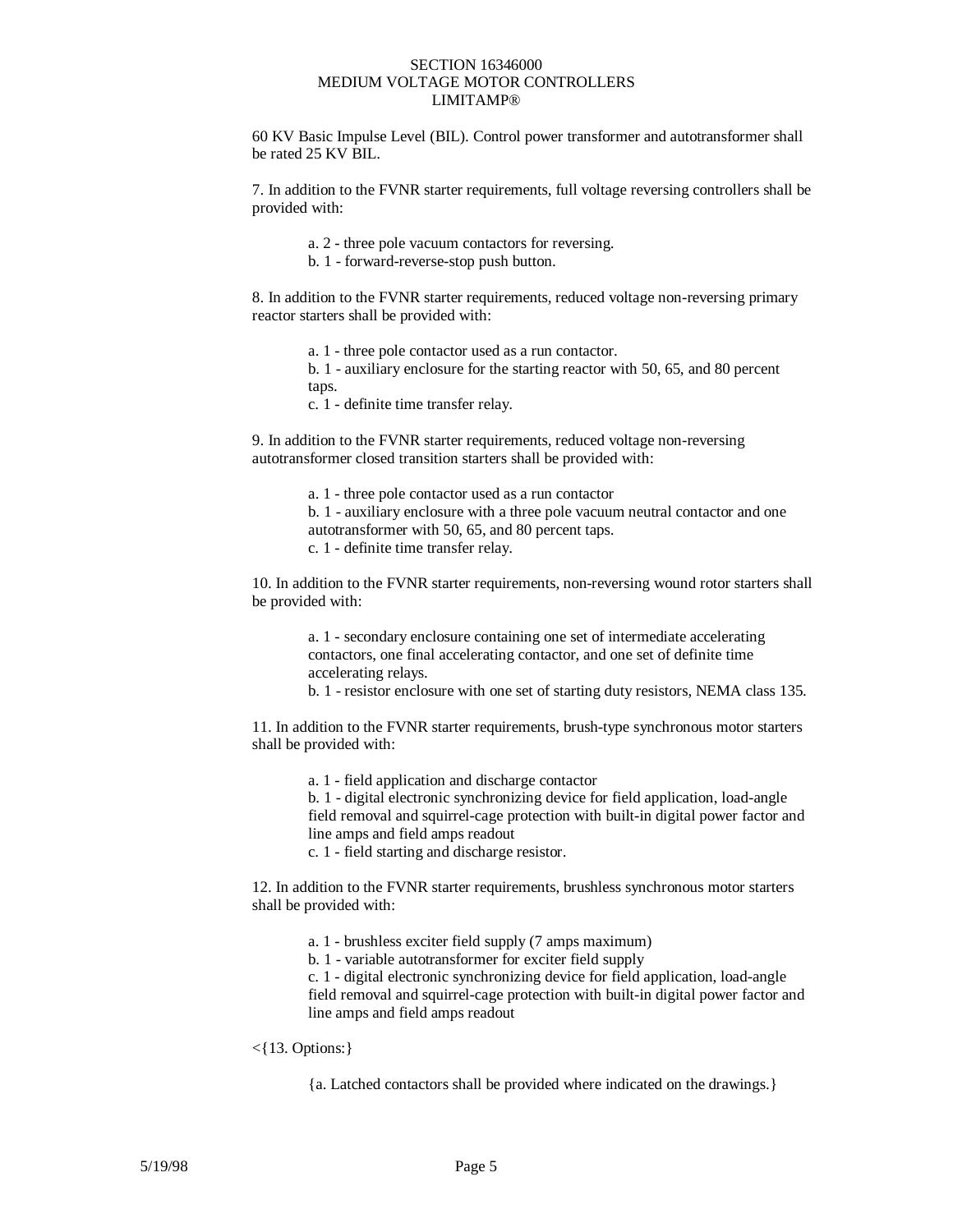${b. Indicating lights: }{red}{, }{green}$ 

{c. 3 - KVA control power transformer}>

### 2.07 INSTRUMENTS

A. Provide the following instruments where indicated on the drawings:

- 1. Ammeter
- 2. Voltmeter
- 3. Elapsed-Time Meter
- 4. Power Factor Meter
- 5. Varmeter
- 6. Wattmeter
- 7. Watt-hour Meter
- 8. Demand Register for Watt-hour Meter
- 9. Transducers
- 10. Test Blocks
- 11. Operation Counter
- 12. GE Electronic Power Meter (EPM 3710), (or equal)
- 14. GE MDP200 Digital Overcurrent Relay
- 15. Potential Transformers
- 16. Current Transformers

# 2.08 ACCESSORIES

A. Limitamp® UL listed current limiting power fuses (or equal)

- B. Hand-Off-Auto selector switch for automatic starting from pilot devices
- C. Ilsco solderless connectors (or equal)

D. Furnish nameplates for each starter device as indicated in drawings. Use black letters on white background.

2.09 TESTING

A. Limitamp® is tested in accordance with NEMA ICS 1-109 and ANSI C19.3 summarized in following list:

1. Production Inspections;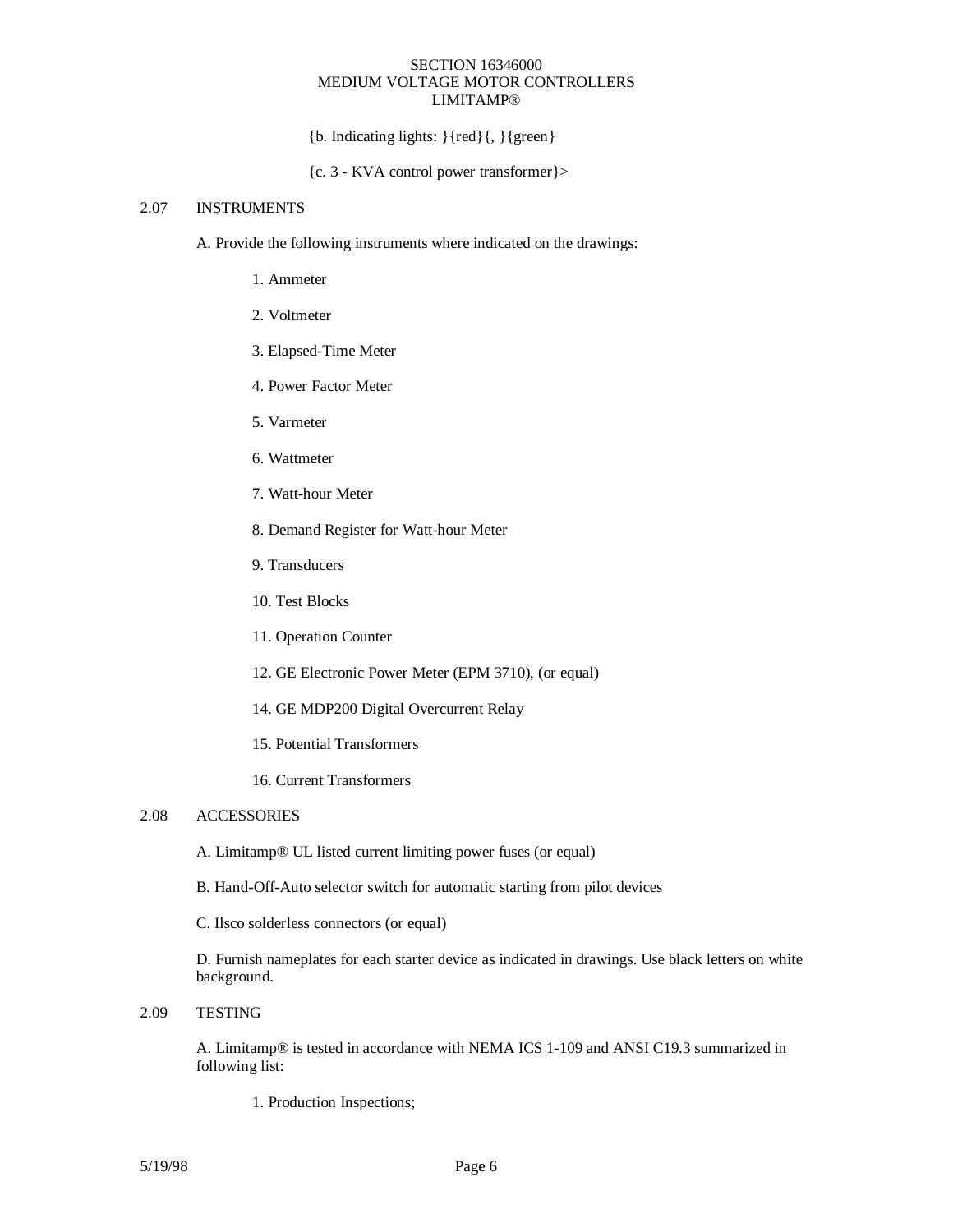### 2. Mechanical Operation;

3. Function Operation:

a. Devices:

- b. Sequence and Timing Circuits:
- c. Polarity of Phase-Sensitive Circuits:
- d. Grounding.
- 4. High Potential Insulation:

a. Control Wiring;

b. Power Cable Insulation and Isolation.

#### 2.10 FINISH

A. The Limitamp steel parts shall be cleaned and sprayed in controlled cleaning solutions by a 7 stage spray washer. The operation shall produce an iron phosphate coating of a minimum of 150 milligrams per square foot to meet MIL Specification TT-C-490. The primed metal parts shall be electrostatically coated with powder paint consisting of 670-011 ANSI-61 Acrylic Paint (Light Gray) with a gloss of 60 plus or minus 5 and thickness of 2.5 mils. The paint finish shall withstand a minimum of 1000 hours salt spray test.

#### PART 3 EXECUTION

### CONTRACTOR/INSTALLER SHALL PERFORM ALL THE FOLLOWING:

#### 3.01 EXAMINATION

- A. Examine installation area to assure there is enough clearance to install motor control centers.
- B. Check concrete pads for uniformity and level surface.
- C. Verify that medium voltage motor controllers are ready to install.
- D. Verify field measurements are as shown on Drawings.
- E. Verify that required utilities are available, in proper location and ready for use.
- F. Beginning of installation means installer accepts conditions.

#### 3.02 INSTALLATION

*Install per manufacturers instructions. Install required safety labels.*

A. Contractor shall furnish and completely install all motor control centers as shown on drawings and described in these specifications and in NEC.

#### 3.03 FIELD QUALITY CONTROL

A. Inspect installed medium voltage motor controllers for anchoring, alignment, grounding and